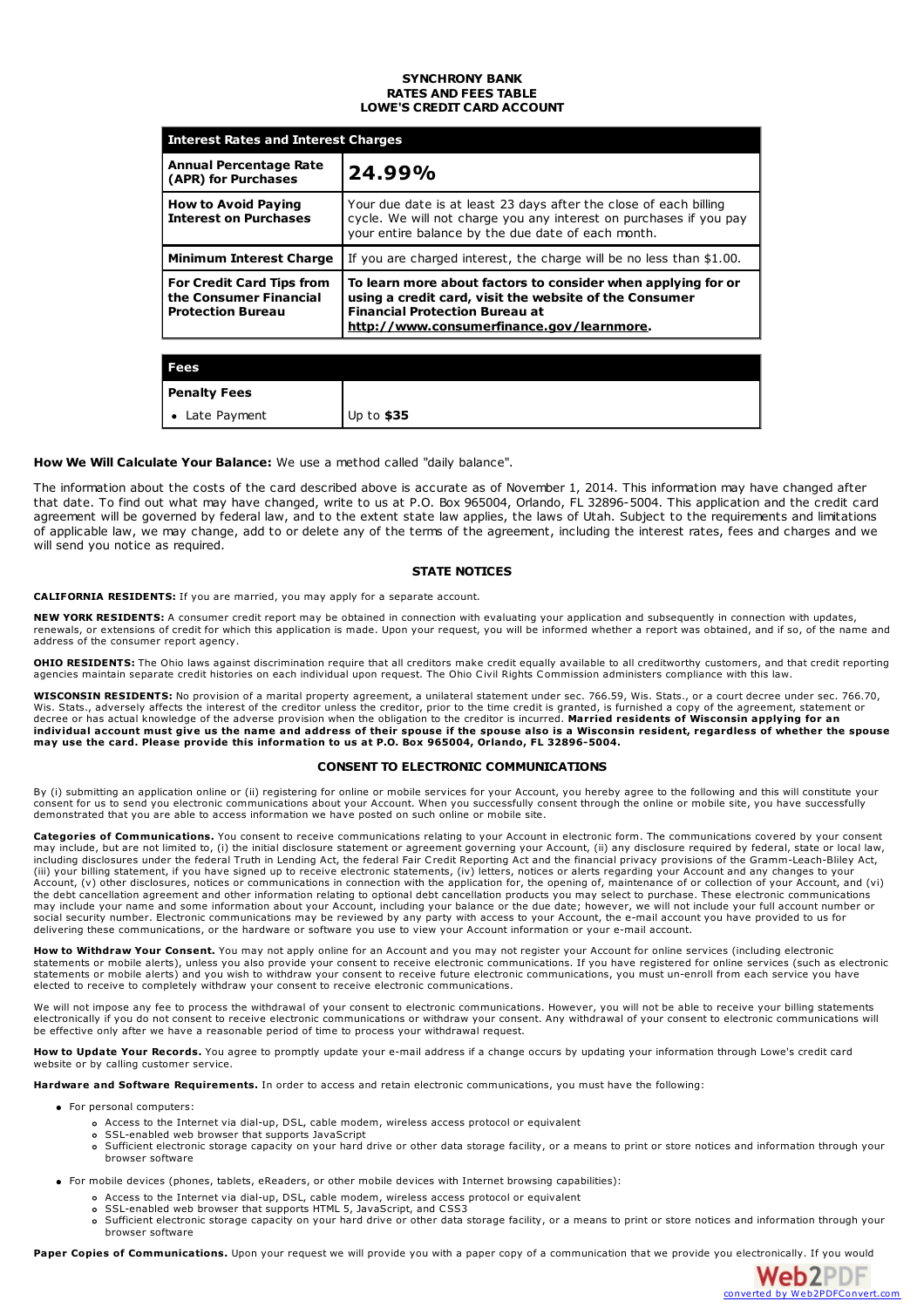like a paper copy of any material (other than your debt cancellation agreement), please write to us at: Synchrony Bank, P.O. Box 965004, Orlando, FL 32896-5004. If<br>you would like a copy of your debt cancellation agreement, paper copy of any material we have sent you electronically.

**Communications in Writing.** All communications in either electronic or paper format from us to you will be considered "in writing." You should print or download a copy of this consent, the Account agreement, the debt cancellation agreement (if elected) and any other electronic communication that is important to you for your records.

**Electronic Signatures.** You acknowledge that by clicking on the "Submit" or similar button, you are indicating your intent to sign up for electronic communications and that this shall constitute your signature.

**Federal Law.** You acknowledge and agree that your consent is being provided in connection with a transaction affecting interstate commerce that is subject to the federal Electronic Signatures in Global and National Commerce Act, and that you and we both intend that the Act apply to the fullest extent possible to validate our ability to conduct business and communicate with you by electronic means.

## **IMPORTANT TERMS FOR ELECTRONIC STATEMENTS**

In addition to the above, if you have elected to receive electronic statements, the following information applies:

**1. Statement Inserts.** Any inserts that would be included with a statement sent by U.S. mail may also be sent to you electronically. If an insert contains legally required material, to ensure that you receive the necessary material, we may send you a paper copy of your statement in addition to making the statement available<br>to you electronically. Any legally required insert that wou

**2. Payment Information.** When you elect to stop paper statements, you must still pay at least your Minimum Payment and have it received by us by 5 p.m. (ET) on the Payment Due Date. You can do this through an electronic bill pay service (whether through this website or using a third party servicer or bank) or by mailing your payment to us at the address shown on the electronic statement. Please note, if you do not pay us electronically, the crediting of your payment may be delayed by up to five days after receipt.

**3. Returned E-mails.** If e-mails advising you of the availability of statements are returned to us, we may cancel your enrollment for electronic statements and resume sending you paper statements in the mail. If this happens, you will need to re-enroll to receive electronic statements with updated information.

**4. SPAM Filters.** We will make every effort to ensure our e-mail notifications are properly listed with all SPAM filter agencies. However, you are responsible for<br>ensuring that any SPAM filters recognize e-mail originatin

**5. Account Delinquency.** We reserve the right, at any time and without notice, to stop providing you with electronic statements and provide you with paper statements, if your account is not maintained in good standing.

6. Cancellation. We reserve the right, at any time, to stop providing you electronic statements and provide you with paper statements. If we do so, we will provide<br>you with prior notice, except in the case of account delin statements.

#### **Definitions used in this consent:**

- "You" and "your" mean the primary applicant or accountholder;
- "We", "us" and "our" mean Synchrony Bank; "Account" means your Lowe's credit card account; and
- 
- "Billing Statement" means the billing statement for your Account.

All other terms used in this consent shall have the meanings given to them in the Account agreement.

# **SECTION II, III AND IV OF THE LOWE'S CREDIT CARD ACCOUNT AGREEMENT**

# **SECTION II: RATES, FEES AND PAYMENT INFORMATION LOWE'S CREDIT CARD ACCOUNT AGREEMENT**

| <b>How Interest Is Calculated</b> |                                                                                                                                                                                                                                                                                                                                                                                                                                                                                                                                                                                                                                                                                                                                                                                                                                                                                                                                                                                                                                                                                                                                                                                                                                                                                           |
|-----------------------------------|-------------------------------------------------------------------------------------------------------------------------------------------------------------------------------------------------------------------------------------------------------------------------------------------------------------------------------------------------------------------------------------------------------------------------------------------------------------------------------------------------------------------------------------------------------------------------------------------------------------------------------------------------------------------------------------------------------------------------------------------------------------------------------------------------------------------------------------------------------------------------------------------------------------------------------------------------------------------------------------------------------------------------------------------------------------------------------------------------------------------------------------------------------------------------------------------------------------------------------------------------------------------------------------------|
| <b>Your Interest Rate</b>         | We use a daily rate to calculate the interest on the balance on your account<br>each day. The daily rate for purchases is the APR times 1/365. The daily rate<br>for purchases is .06847% (APR 24.99%). Interest will be imposed in amounts<br>or at rates not in excess of those permitted by applicable law.                                                                                                                                                                                                                                                                                                                                                                                                                                                                                                                                                                                                                                                                                                                                                                                                                                                                                                                                                                            |
| When We Charge Interest           | We charge interest on your purchases from the date you make the purchase<br>until you pay the purchase in full. See exceptions below.<br>• We will not charge you interest during a billing cycle on any purchases if:<br>1. You had no balance at the start of the billing cycle; OR<br>2. You had a balance at the start of the billing cycle and you paid that<br>balance in full by the due date in that billing cycle.<br>• We will credit, as of the start of the billing cycle, any payment you make by<br>the due date that we allocate to purchases if:<br>1. You had no balance at the start of the previous billing cycle; OR<br>2. You had a balance at the start of the previous billing cycle and you paid<br>that balance in full by the due date in the previous billing cycle.                                                                                                                                                                                                                                                                                                                                                                                                                                                                                           |
| <b>How We Calculate Interest</b>  | We figure the interest charge on your account separately for each balance<br>type. We do this by applying the daily rate to the daily balance for each day in<br>the billing cycle. A separate daily balance is calculated for the following balance<br>types, as applicable: purchases and balances subject to different interest rates,<br>plans or special promotions. See below for how this works.<br>1. How to get the daily balance. We take the starting balance each day, add<br>any new charges and fees, and subtract any payments or credits. This<br>gives us the daily balance. Debt cancellation fees, if any, are not included<br>in the daily balance. Late payment fees are treated as new purchases.<br>2. How to get the daily interest amount. We multiply each daily balance by<br>the daily rate that applies.<br>3. How to get the starting balance for the next day. We add the daily interest<br>amount in step 2 to the daily balance from step 1.<br>4. How to get the interest charge for the billing cycle. We add all the daily<br>interest amounts that were charged during the billing cycle.<br>We charge a minimum of \$1.00 of interest in any billing cycle in which you owe<br>interest. This charge is added proportionately to each balance type. |

# **How Fees Work**

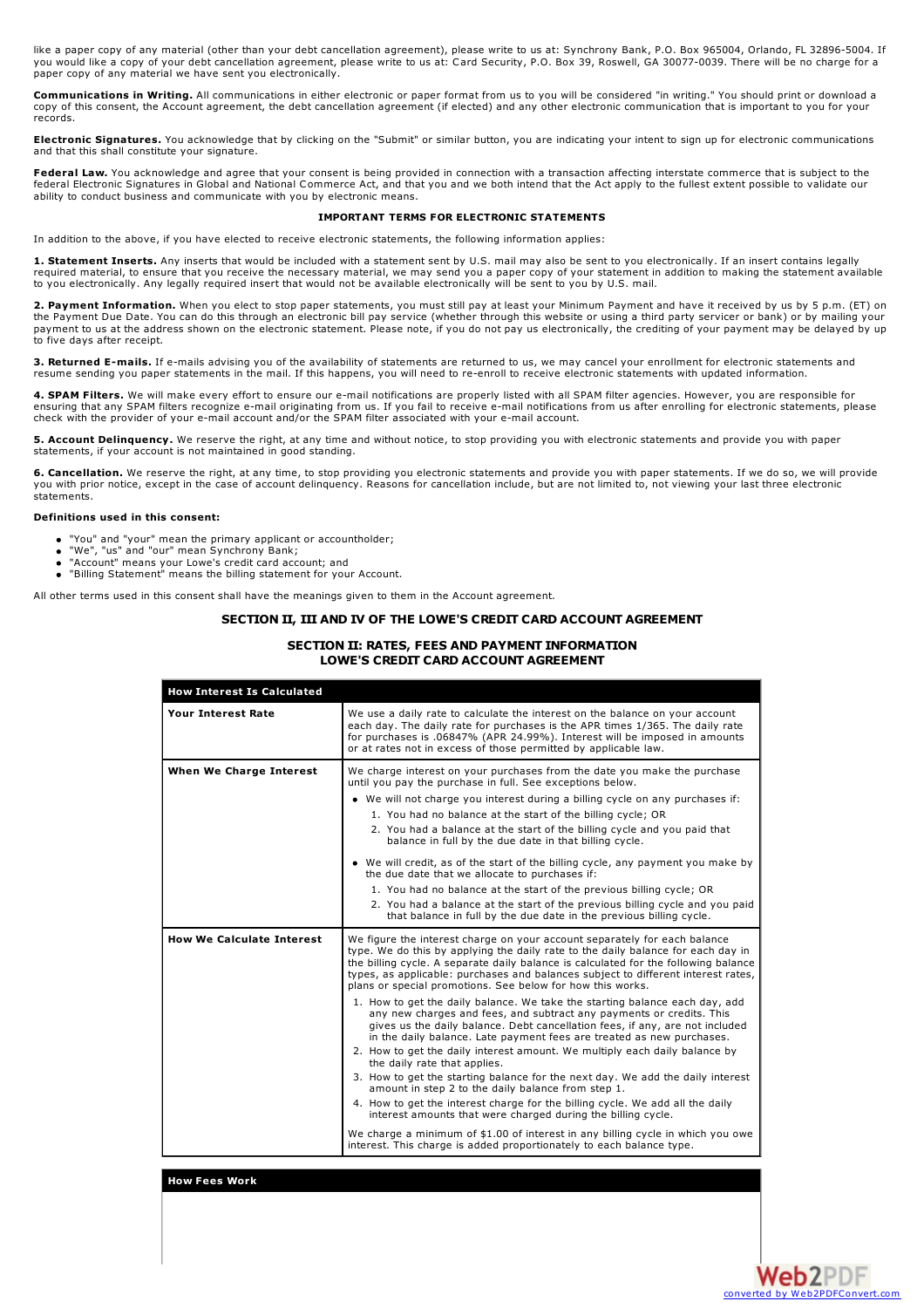| Late Payment Fee | We will charge this fee if we do not receive the total minimum payment due on<br>your account by 5 p.m. (ET) on the due date. This fee is equal to: |
|------------------|-----------------------------------------------------------------------------------------------------------------------------------------------------|
|                  | 1. \$25, if you have paid your total minimum payment due by the due date in<br>each of the prior six billing cycles.<br>OR                          |
|                  | 2. \$35, if you have failed to pay your total minimum payment due by the due<br>date in any one or more of the prior six billing cycles.            |
|                  | The late payment fee will not be more than the total minimum payment that<br>was due.                                                               |

## **Minimum Payment Calculation**

Your total minimum payment is calculated as follows.

The sum of:

A. The greater of:

- 1. \$25 (which includes any past due amounts)
- OR 2. The sum of:
	- a. the following amounts, rounded up to the next highest whole dollar:
		- i. 1% of your new balance (excluding any balance associated with a special promotional purchase with a unique payment calculation) shown on your billing statement plus interest charged in the current billing cycle on such balance; PLUS
		- ii. Any past due amounts; PLUS
		- iii. Any late payment fees charged in the current billing cycle; PLUS
	- b. Any payment due in connection with a special promotional purchase with a unique payment calculation;

#### PLUS

B. The monthly charges for any optional debt cancellation product you have elected to purchase for your account.

Your total minimum payment will never be more than your new balance.

#### **Special Promotional Financing Offer Information**

At times, we may offer you special financing promotions for certain transactions ("special promotions"). The terms of this Agreement apply to any special promotion. However, any special promotional terms that are different than the terms in this Agreement will be explained on promotional advertising or other disclosures provided to you. Below is a description of certain special promotions that may be offered:

| • No Interest if Paid in Full Within 6 Months  | For each promotion, if the promotional purchase is not paid<br>in full within the promotional period, interest will be imposed<br>from the date of purchase at the APR that applies to your<br>account when the promotional purchase is made. |  |
|------------------------------------------------|-----------------------------------------------------------------------------------------------------------------------------------------------------------------------------------------------------------------------------------------------|--|
| • No Interest if Paid in Full Within 12 Months |                                                                                                                                                                                                                                               |  |
| • No Interest if Paid in Full Within 18 Months | At the time your account is opened, the Purchase APR is<br>24.99%.                                                                                                                                                                            |  |
| • No Interest if Paid in Full Within 24 Months |                                                                                                                                                                                                                                               |  |

When you make a qualifying purchase under one of the promotions shown immediately above, no interest will be assessed on the purchase if you pay the promotional purchase in full within the applicable promotional period. If you do not, interest will be assessed on the promotional purchase from the date of the purchase. Minimum monthly payments are required. Some or all of the minimum payment based on the promotional balance may be applied to other account balances. Regular account controller account balances. Regular account for a count for the may not be available at all times for all purchases. Please see any special promotion advertising or other disclosures provided to you for the full terms of any special may not be available at all times for all purchases. promotion offered.

# **SECTION III: STANDARD PROVISIONS LOWE'S CREDIT CARD ACCOUNT AGREEMENT**

#### **ABOUT THE CREDIT CARD ACCOUNT AGREEMENT**

**This Agreement.** This is an Agreement between you and Synchrony Bank, 170 Election Road, Suite 125, Draper, UT 84020, for your credit card account shown above. By opening or using your account, you agree to the terms of the entire Agreement. The entire Agreement includes the four sections of this document and the application you submitted to us in connection with the account. These documents replace any other agreement relating to your account that you or we made earlier or at the same time.

Parties To This Agreement. This Agreement applies to each accountholder approved on the account and each of you is responsible for paying the full amount due, no matter which one uses the account. We may treat each of you as one accountholder and may refer to each of you as "you" or "your". Synchrony Bank may be referred to as "we", "us" or "our".

**Changes To This Agreement.** We may change, add or delete terms of this Agreement, including interest rates, fees and charges.

**Special Promotions.** The terms of this Agreement apply to any special promotion. However, any special promotional terms that are different than the terms in this Agreement will be explained on promotional advertising or other disclosures provided to you.

#### **HOW TO USE YOUR ACCOUNT/CARD**

**Use Of Your Account.** You may use your account only for lawful personal, family or household purposes. You may use your account for purchases from Lowe's locations including on Lowes.com. In addition to making purchases from Lowe's in the United States, your card can also be used to make purchases from any Lowe's store in Canada (each such purchase, a "Canadian Purchase"). See the Important Information About Your Account section for additional terms that will apply to each Canadian Purchase.

**You Promise To Pay.** You promise to pay us for all amounts owed to us under this Agreement.

**Your Responsibility.** Each accountholder will receive a card. You may not allow anyone else to use your account. If you do, or if you ask us to send a card to someone else, you will be responsible for paying for all charges resulting from their transactions.

**Purchase Limits.** To prevent fraud, we may limit the number or dollar amount of purchases you can make in any particular amount of time. We also may decline any particular charge on your account for any reason.

**Credit Limit.** You will be assigned a credit limit that we may increase or decrease from time to time. If we approve a purchase that makes you go over your credit limit, we do not give up any rights under this Agreement and we do not treat it as an increase in your credit limit.

#### **HOW AND WHEN TO MAKE PAYMENTS**

**When Payments Are Due.** You must pay at least the total minimum payment due on your account by 5 p.m. (ET) on the due date of each billing cycle. [Payments](http://www.web2pdfconvert.com?ref=PDF)

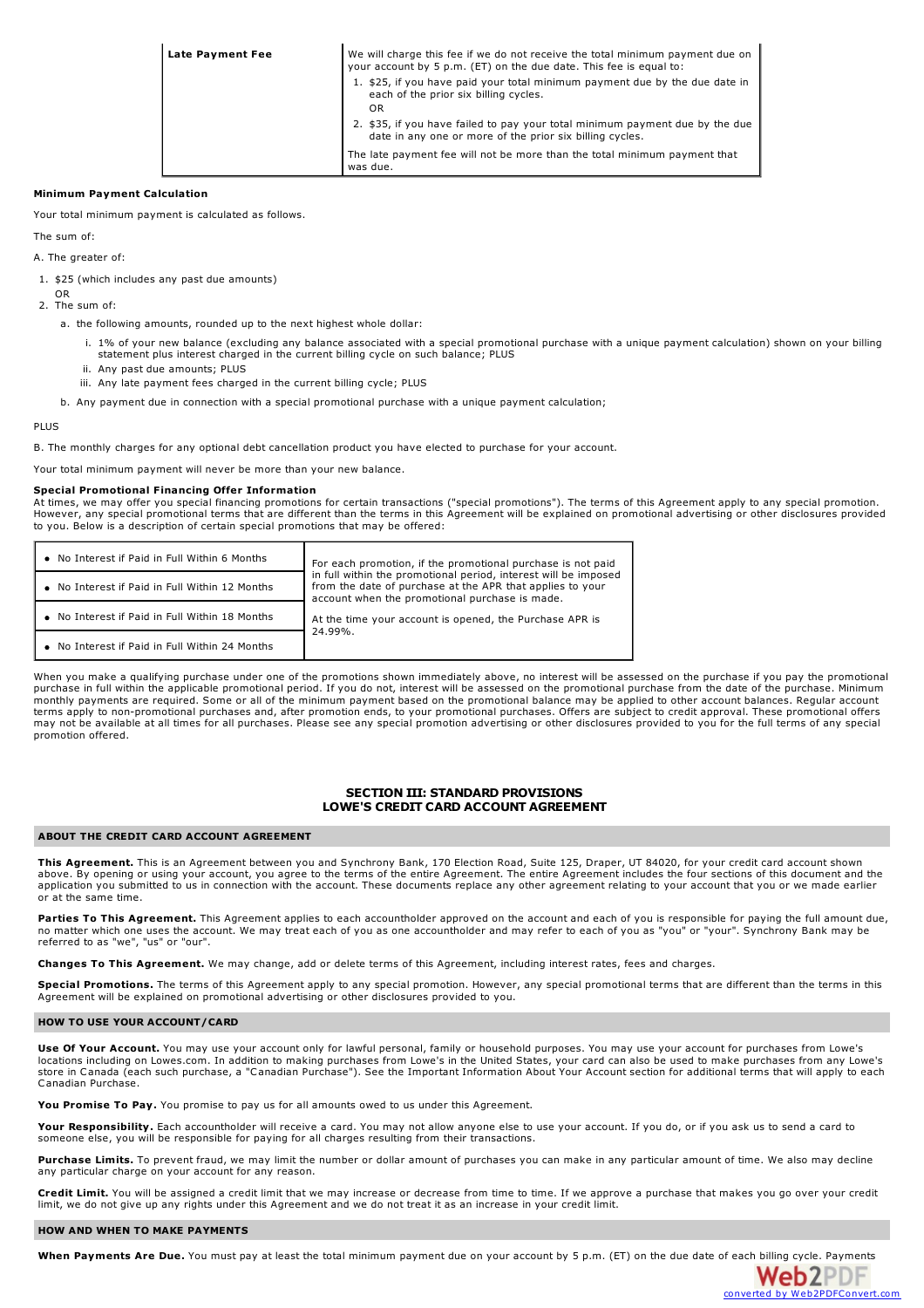received after 5 p.m. (ET) will be credited as of the next day. You may at any time pay, in whole or in part, the total unpaid balance without any additional charge for<br>prepayment. If you have a balance subject to interest your account in the amount of your payment even though we will credit your payment when we receive it.

Payment Options. You can pay by mail, online or at a Lowe's store. We may allow you to make payments over the phone but we will charge you a fee to make expedited phone payments. Your payment must be made in U.S. dollars by physical or electronic check, money order or a similar instrument from a bank located in the United States.

**How To Make A Payment.** You must follow the instructions for making payments provided on your billing statement. If you do not, credit of your payment may be delayed up to five days. Your billing statement also explains how information on your check is used.

**Payment Allocation.** We will apply the required total minimum payment to balances on your account using any method we choose. Any payment you make in excess of the required total minimum payment will be applied to higher APR balances before lower APR balances. Applicable law may require or permit us to apply<br>excess payments in a different manner in certain situations, s

## **INFORMATION ABOUT YOU**

**Using And Sharing Your Information.** When you applied for an account, you gave us and Lowe's Companies, Inc. information about yourself that we could share with each other. Lowe's Companies, Inc. will use the information in connection with the credit program and for things like creating and updating its records and<br>offering you special benefits. More information about how we

**Address/Phone Change.** You agree to tell us right away if you change your address or phone number(s). We will contact you at the address or phone number in our records until we update our records with your new address or phone number.

**Consent To Communications.** You consent to us contacting you using all channels of communication and for all purposes. We will use the contact information you provide to us. You also consent to us and any other owner or servicer of your account contacting you using any communication channel. This may include text<br>messages, automatic telephone dialing systems and/or an artificial plan. You are responsible for any charges that may be billed to you by your communications carriers when we contact you.

**Telephone Monitoring.** For quality control, you allow us to listen to and/or record telephone calls between you and us.

## **IMPORTANT INFORMATION ABOUT YOUR ACCOUNT**

**Closing Your Account.** You may close your account at any time by sending a letter to the address shown on your billing statement or calling customer service. We may close your account at any time, for any reason. If your account is closed, you must stop using it. You must still pay the full amount you owe and this Agreement will remain in effect until you do.

**Collection Costs.** If we ask an attorney who is not our salaried employee to collect your account, we may charge you our collection costs. These include court costs and reasonable attorneys' fees.

Credit Bureau Reporting. We may report information about your account to credit bureaus. Late payments, missed payments, or other defaults on your account may be shown in your credit report. Tell us if you think we reporte 32896-5005. Tell us what information is wrong and why you think it is wrong. If you have a copy of the credit report that includes the wrong information, send us a copy.

Default. You are in default if you make a late payment, do not follow any other term of this Agreement or become bankrupt or insolvent. If you default or upon your<br>death, we may (a) request payment of the full amount due r

Disputed Amounts. The billing rights summary in section IV of this Agreement describes what to do if you think there is a mistake on your bill. If you send us correspondence about a disputed amount or payment, you must send it to the address for billing inquiries. We do not give up any<br>rights under this Agreement if we accept a payment marked "payment in full" or giv

**Unauthorized Use.** If your card is lost, stolen or used without your consent, call us immediately at 1-800-444-1408. You will not be liable for unauthorized use on your account, but you will be responsible for all use by anyone you give your card to or allow to use your account.

**Canadian Transactions.** The following additional terms will apply to each Canadian Purchase.

If you make or return a Canadian Purchase in Canadian dollars, we will convert the transaction amount into U.S. dollars using our currency conversion procedure.<br>Under the currency conversion procedure that we currently use transaction amount in the Canadian dollar currency by a currency conversion rate. The currency conversion rate that we currently use is a prevailing foreign exchange rate selected in our discretion. The currency conversion rate that we use for a particular transaction is the rate in effect when we do the conversion. This rate may differ from the rate in effect when the Canadian Purchase or return occurred or when it was posted to your account, and may be higher or lower than the rate you could have gotten if you had converted U.S. dollars into Canadian dollars.

Returns of Canadian Purchases will be subject to Lowe's return policies. Under the return policies currently in effect, a Canadian Purchase can only be returned at a Lowe's store in Canada and cannot be returned at a Lowe's store in the United States. In the event that a United States Lowe's store does permit the return or exchange of the Canadian Purchase, the Lowe's store will not issue a credit to your account for the Canadian Purchase amount. For example, the United States<br>Lowe's store, in its discretion, may provide you with other merch will continue to be a part of your account balance, and you will remain responsible for paying the Canadian Purchase amount.

## **IMPORTANT INFORMATION ABOUT THIS AGREEMENT**

**Assignment.** We may sell, assign or transfer any or all of our rights or duties under this Agreement or your account, including our rights to payments. We do not have to give you prior notice of such action. You may not sell, assign or transfer any of your rights or duties under this Agreement or your account.

**Enforceability.** If any part of this Agreement is found to be void or unenforceable, all other parts of this Agreement will still apply

Governing Law. Except as provided in the Resolving a Dispute with Arbitration section, this Agreement and your account are governed by federal law and, to the extent state law applies, the laws of Utah without regard to its conflicts of law principles. This Agreement has been accepted by us in Utah.

**Waiver.** We may give up some of our rights under this Agreement. If we give up any of our rights in one situation, we do not give up the same right in another situation.

#### **RESOLVING A DISPUTE WITH ARBITRATION**

PLEASE READ THIS SECTION CAREFULLY. IF YOU DO NOT REJECT IT, THIS SECTION WILL APPLY TO YOUR ACCOUNT, AND MOST DISPUTES BETWEEN<br>YOU AND US WILL BE SUBJECT TO INDIVIDUAL ARBITRATION. THIS MEANS THAT: (1) NEITHER A COURT NOR DISPUTE; (2) YOU WILL NOT BE ABLE TO PARTICIPATE IN A CLASS ACTION OR SIMILAR PROCEEDING; (3) LESS INFORMATION WILL BE AVAILABLE; **AND (4) APPEAL RIGHTS WILL BE LIMITED.**

## **What claims are subject to arbitration**

- 1. If either you or we make a demand for arbitration, you and we must arbitrate any dispute or claim between you or any other user of your account, and us, our affiliates, agents and/or Lowe's Companies, Inc. if it relates to your account, except as noted below.
- 2. We will not require you to arbitrate: (1) any individual case in small claims court or your state's equivalent court, so long as it remains an individual case in that court; or (2) a case we file to collect money you owe us. However, if you respond to the collection lawsuit by claiming any wrongdoing, we may require you to arbitrate.
- 3. Notwithstanding any other language in this section, only a court, not an arbitrator, will decide disputes about the validity, enforceability, coverage or scope of this section or any part thereof (including, without limitation, the next paragraph of this section and/or this sentence). However, any dispute or argument<br>that concerns the validity or enforceability of the Agreement a

Web2PDP

## **No Class Actions**

YOU AGREE NOT TO PARTICIPATE IN A CLASS, REPRESENTATIVE OR PRIVATE ATTORNEY GENERAL ACTION AGAINST US IN [COURT](http://www.web2pdfconvert.com?ref=PDF) OR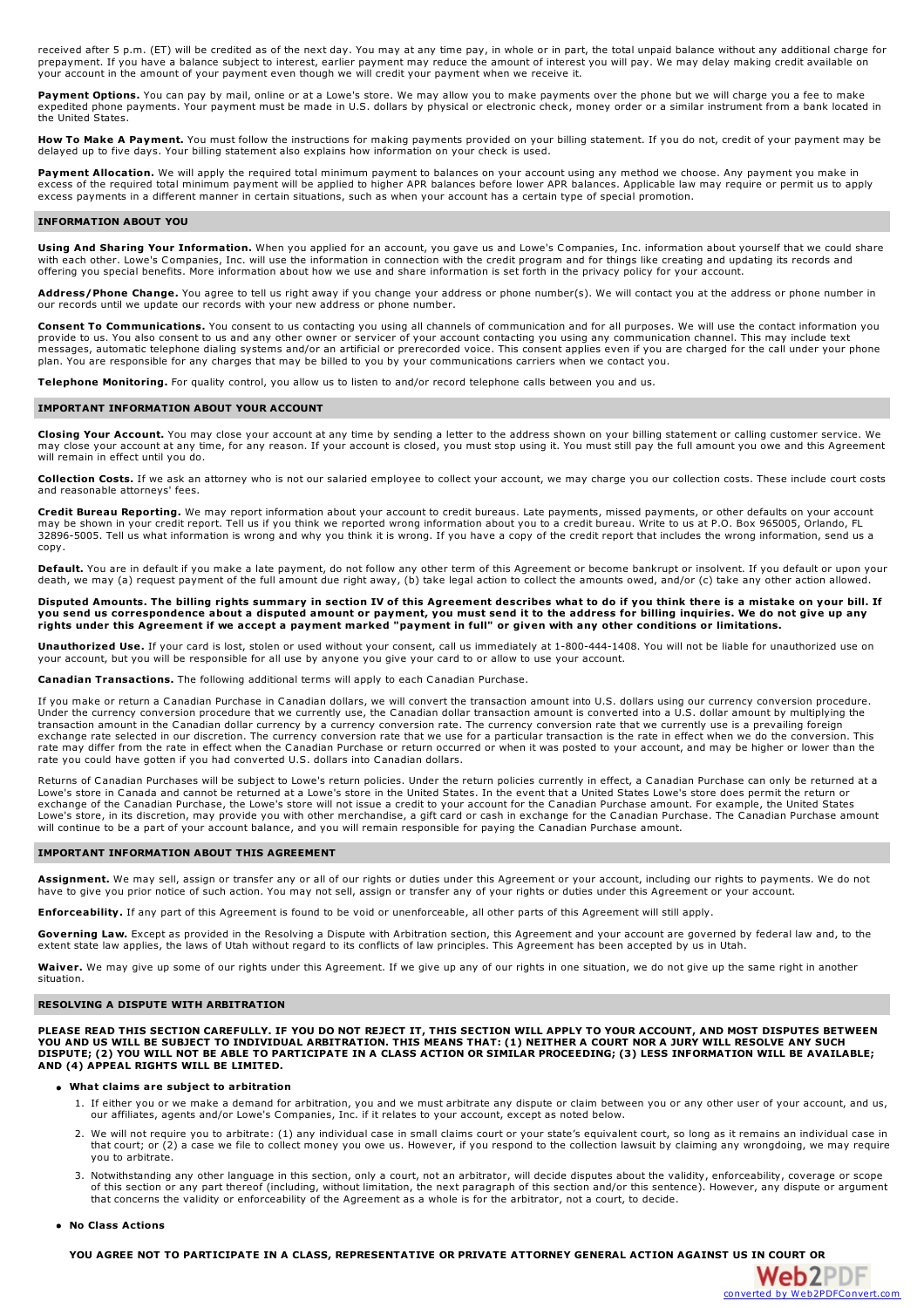#### ARRITRATION, ALSO, YOU MAY NOT BRING CLAIMS AGAINST US ON BEHALE OF ANY ACCOUNTHOLDER WHO IS NOT AN ACCOUNTHOLDER ON YOUR ACCOUNT, AND YOU AGREE THAT ONLY ACCOUNTHOLDERS ON YOUR ACCOUNT MAY BE JOINED IN A SINGLE ARBITRATION WITH ANY **CLAIM YOU HAVE.**

If a court determines that this paragraph is not fully enforceable, only this sentence will remain in force and the remainder will be null and void, and the court's determination shall be subject to appeal. This paragraph does not apply to any lawsuit or administrative proceeding filed against us by a state or federal government agency even when such agency is seeking relief on behalf of a class of borrowers, including you. This means that we will not have the right to compel arbitration of any claim brought by such an agency.

## **How to start an arbitration, and the arbitration process**

- 1. The party who wants to arbitrate must notify the other party in writing. This notice can be given after the beginning of a lawsuit or in papers filed in the lawsuit. Otherwise, your notice must be sent to Synchrony Bank, Legal Operation, P.O. Box 29110, Shawnee Mission, KS 66201-5320, ATTN: ARBITRATION DEMAND. The party seeking arbitration must select an arbitration administrator, which can be either the American Arbitration Association (AAA), 1633<br>Broadway, 10th Floor, New York, NY 10019, www.adr.org, 1-800-778-7879, or
- 2. If a party files a lawsuit in court asserting claim(s) that are subject to arbitration and the other party files a motion with the court to compel arbitration, which is granted, it will be the responsibility of the party asserting the claim(s) to commence the arbitration proceeding.
- 3. The arbitration administrator will appoint the arbitrator and will tell the parties what to do next. The arbitrator must be a lawyer with at least ten years of legal experience. Once appointed, the arbitrator must apply the same law and legal principles, consistent with the FAA, that would apply in court, but may use different procedural rules. If the administrator's rules conflict with this Agreement, this Agreement will control.
- 4. The arbitration will take place by phone or at a reasonably convenient location. If you ask us to, we will pay all the fees the administrator or arbitrator charges, as long as we believe you are acting in good faith. We will always pay arbitration costs, as well as your legal fees and costs, to the extent you<br>prevail on claims you assert against us in an arbitration proceedin

## **Governing Law for Arbitration**

This Arbitration section of your Agreement is governed by the Federal Arbitration Act (FAA). Utah law shall apply to the extent state law is relevant under the FAA. The arbitrator's decision will be final and binding, except for any appeal right under the FAA. Any court with jurisdiction may enter judgment upon the arbitrator's award.

#### **How to reject this section**

You may reject this Arbitration section of your Agreement. If you do that, only a court may be used to resolve any dispute or claim. To<br>reject this section, you must send us a notice within 60 days after you open your acco this section. The notice must include your name, address and account number, and must be mailed to Synchrony Bank, P.O. Box 965012, **Orlando, FL 32896-5012. This is the only way you can reject this section.**

# **SECTION IV: OTHER IMPORTANT INFORMATION LOWE'S CREDIT CARD ACCOUNT AGREEMENT**

## **STATE NOTICES**

NEW JERSEY RESIDENTS: Certain provisions of this Agreement are subject to applicable law. As a result, they may be void, unenforceable or inapplicable in some jurisdictions. None of these provisions, however, is void, unenforceable or inapplicable in New Jersey.

**NEW YORK RESIDENTS:** This Agreement will not become effective unless and until you or an authorized user signs a sales slip or memorandum evidencing a purchase or lease of property or services or the payment of a fine by use of your credit card and prior thereto you will not be responsible for any purchase or lease of property or services by use of your credit card after its loss or theft.

**TENNESSEE RESIDENTS:** This Agreement will not become effective unless and until we have (1) provided the disclosures required pursuant to the federal Truth in Lending Act, (2) you or an authorized user uses the account, and (3) we extend credit to you for that transaction on your account.

**WISCONSIN RESIDENTS:** No provision of a marital property agreement, a unilateral statement under sec. 766.59, Wis. Stats., or a court decree under sec. 766.70, Wis. Stats., adversely affects the interest of the creditor unless the creditor, prior to the time credit is granted, is furnished a copy of the agreement, statement or<br>decree or has actual knowledge of the adverse provisi individual account must give us the name and address of their spouse if the spouse also is a Wisconsin resident, regardless of whether the spouse may use the card. Please provide this information to us at P.O. Box 965004,

**PUERTO RICO RESIDENTS:** You may request a copy of this Agreement in Spanish.

Your signature on the application or sales slip (or online screen) for the initial purchase approved on this account represents your signature on **this Agreement. It is incorporated herein by reference.**

## **We have signed this Agreement as follows:**

Margaret Keane Chairman and CEO Synchrony Bank

## **YOUR BILLING RIGHTS SUMMARY**

*Your Billing Rights: Keep this Document for Future Use*

This notice tells you about your rights and our responsibilities under the Fair Credit Billing Act.

*What To Do If You Find A Mistake On Your Statement*

If you think there is an error on your statement, write to us at:

Synchrony Bank P.O. Box 965003 Orlando, FL 32896-5003

In your letter, give us the following information:

- *Account information*: Your name and account number.
- *Dollar amount*: The dollar amount of the suspected error.
- *Description of problem*: If you think there is an error on your bill, describe what you believe is wrong and why you believe it is a mistake.

You must contact us:

- Within 60 days after the error appeared on your statement.
- At least 3 business days before an automated payment is scheduled, if you want to stop payment on the amount you think is wrong.

You must notify us of any potential errors *in writing*. You may call us, but if you do we are not required to investigate any potential errors and you may have to pay the amount in question.

*What Will Happen After We Receive Your Letter*

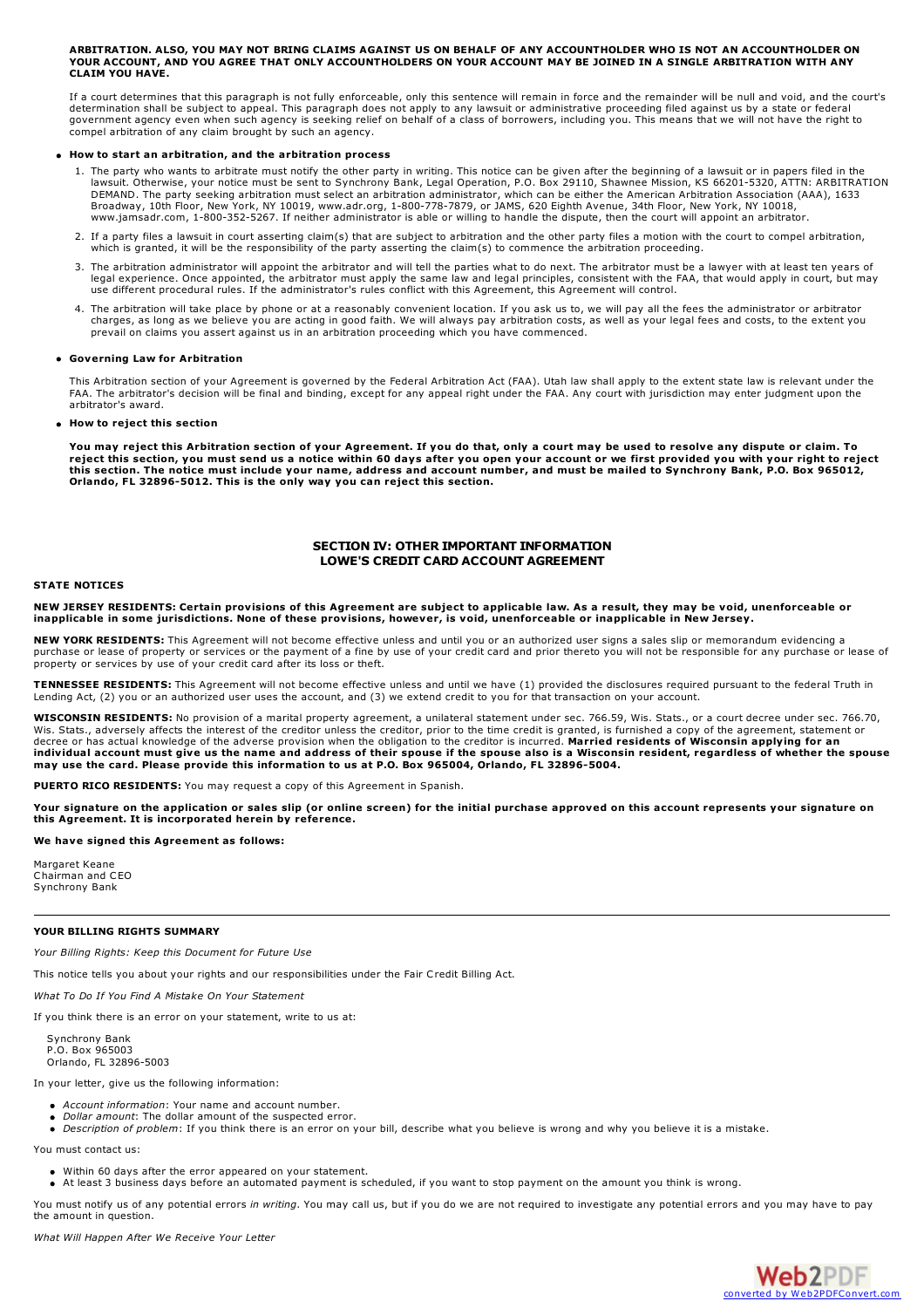When we receive your letter, we must do two things:

1. Within 30 days of receiving your letter, we must tell you that we received your letter. We will also tell you if we have already corrected the error.

2. Within 90 days of receiving your letter, we must either correct the error or explain to you why we believe the bill is correct.

While we investigate whether or not there has been an error:

- 
- We cannot try to collect the amount in question, or report you as delinquent on that amount.<br>● The charge in question may remain on your statement, and we may continue to charge you interest on that amount.
- While you do not have to pay the amount in question, you are responsible for the remainder of your balance.<br>We can apply any unpaid amount against your credit limit.

After we finish our investigation, one of two things will happen:

- 
- *If we made a mistake: You will not have to pay the amount in question or any interest or other fees related to that amount.<br><i>If we do not believe there was a mistake: You will have to pay the amount in question, along wit* the amount you owe and the date payment is due. We may then report you as delinquent if you do not pay the amount we think you owe.

If you receive our explanation but still believe your bill is wrong, you must write to us within *10 days* telling us that you still refuse to pay. If you do so, we cannot report you as delinquent without also reporting that you are questioning your bill. We must tell you the name of anyone to whom we reported you as delinquent, and we must let those organizations know when the matter has been settled between us.

If we do not follow all of the rules above, you do not have to pay the first \$50 of the amount you question even if your bill is correct.

*Your Rights If You Are Dissatisfied With Your Credit Card Purchases*

If you are dissatisfied with the goods or services that you have purchased with your credit card, and you have tried in good faith to correct the problem with the merchant, you may have the right not to pay the remaining a

To use this right, all of the following must be true:

- 1. The purchase must have been made in your home state or within 100 miles of your current mailing address, and the purchase price must have been more than \$50. (Note: Neither of these are necessary if your purchase was based on an advertisement we mailed to you, or if we own the company that sold you the goods or services.)
- 2. You must have used your credit card for the purchase. Purchases made with cash advances from an ATM or with a check that accesses your credit card account do not qualify.
- 3. You must not yet have fully paid for the purchase.

If all of the criteria above are met and you are still dissatisfied with the purchase, contact us in writing at:

Synchrony Bank P.O. Box 965003 Orlando, FL 32896-5003

While we investigate, the same rules apply to the disputed amount as discussed above. After we finish our investigation, we will tell you our decision. At that point, if we think you owe an amount and you do not pay, we may report you as delinquent.

# **PRIVACY POLICY**

|              | Rev. 3/15                                                                                                                                                                                                                                                                                                                 |
|--------------|---------------------------------------------------------------------------------------------------------------------------------------------------------------------------------------------------------------------------------------------------------------------------------------------------------------------------|
| <b>FACTS</b> | <b>WHAT DOES SYNCHRONY BANK</b><br>DO WITH YOUR PERSONAL INFORMATION?                                                                                                                                                                                                                                                     |
| Why?         | Financial companies choose how they share your personal information. Federal<br>law gives consumers the right to limit some but not all sharing. Federal law<br>also requires us to tell you how we collect, share, and protect your personal<br>information. Please read this notice carefully to understand what we do. |
| What?        | The types of personal information we collect and share depend on the<br>product or service you have with us. This information can include:<br>Social Security number and income<br>• Account balances and payment history<br>Credit history and credit scores                                                             |
| How?         | All financial companies need to share customers' personal information to run<br>their everyday business. In the section below, we list the reasons financial<br>companies can share their customers' personal information; the reasons<br>Synchrony Bank chooses to share; and whether you can limit this sharing.        |

| Reasons we can share your personal information                                                                                                                                             | <b>Does Synchrony</b><br><b>Bank share?</b> | Can you limit<br>this sharing? |
|--------------------------------------------------------------------------------------------------------------------------------------------------------------------------------------------|---------------------------------------------|--------------------------------|
| For our everyday business purposes-<br>such as to process your transactions, maintain your<br>account(s), respond to court orders and legal<br>investigations, or report to credit bureaus | Yes                                         | No.                            |
| For our marketing purposes-<br>to offer our products and services to you                                                                                                                   | Yes                                         | No.                            |
| For joint marketing with other financial companies                                                                                                                                         | Yes                                         | No.                            |
| For our affiliates' everyday business purposes-<br>information about your transactions and experiences                                                                                     | Yes                                         | No.                            |
| For our affiliates' everyday business purposes-<br>information about your creditworthiness                                                                                                 | Yes                                         | Yes                            |
| For our affiliates to market to you                                                                                                                                                        | Yes                                         | Yes                            |
| For nonaffiliates to market to you                                                                                                                                                         | Yes                                         | $Yes*$                         |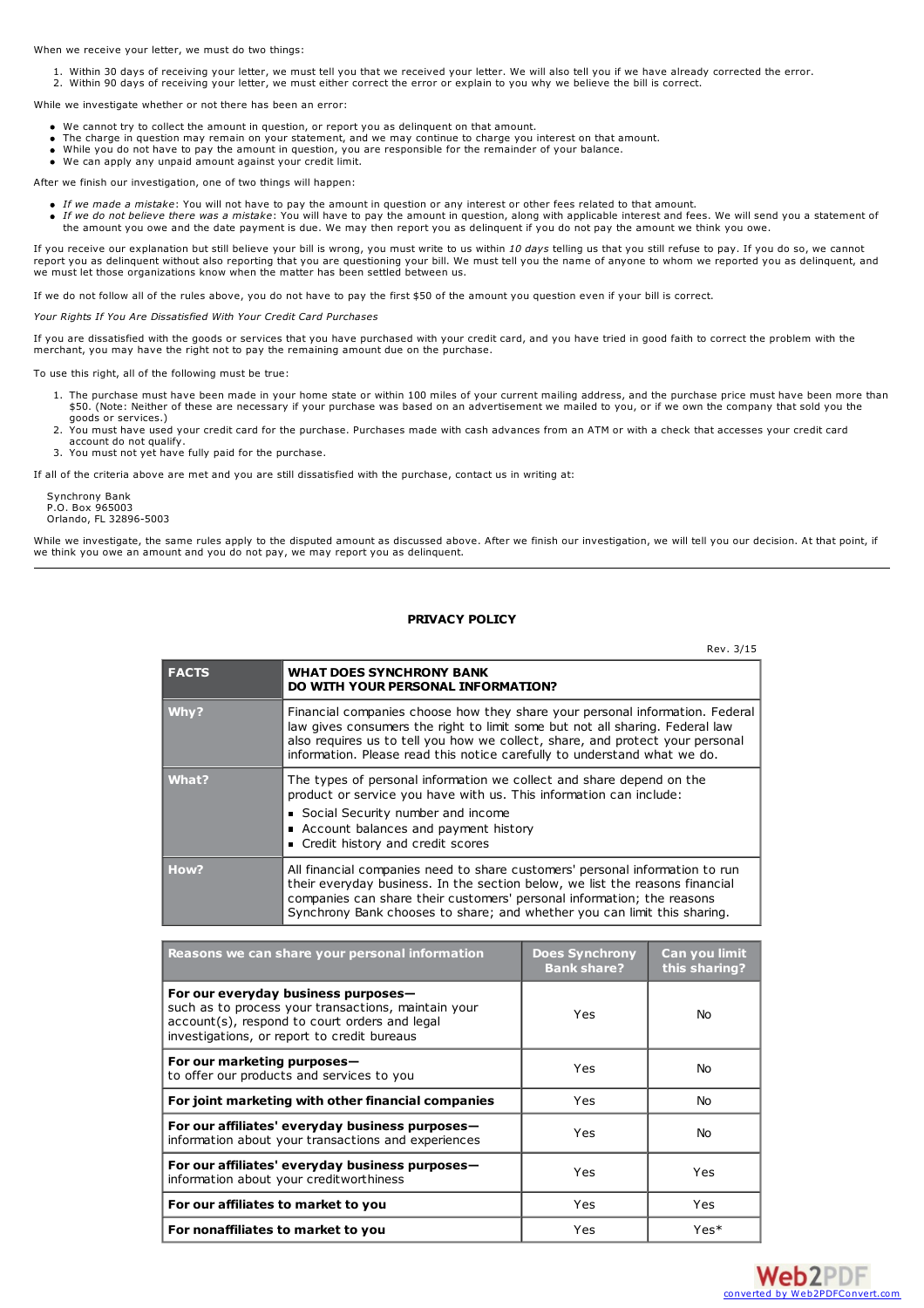| To limit<br>our sharing | • Call 1-877-969-9017-our menu will prompt you through your choice(s)                                                                                                                                                                                                                      |
|-------------------------|--------------------------------------------------------------------------------------------------------------------------------------------------------------------------------------------------------------------------------------------------------------------------------------------|
|                         | Please note:                                                                                                                                                                                                                                                                               |
|                         | If you are a new customer, we can begin sharing your information 30 days<br>from the date we sent this notice. When you are no longer our customer, we<br>continue to share your information as described in this notice.<br>However, you can contact us at any time to limit our sharing. |
|                         |                                                                                                                                                                                                                                                                                            |
| <b>Ouestions?</b>       | Call 1-800-444-1408                                                                                                                                                                                                                                                                        |

# **Page 2 What we do How does Synchrony Bank protect my personal information?** To protect your personal information from unauthorized access and use, we use security measures that comply with federal law. These measures include computer safeguards and secured files and buildings. **How does Synchrony Bank collect my personal information?** We collect your personal information, for example, when you open an account or give us your contact information **provide account information or pay your bills** use your credit card We also collect your personal information from others, such as credit bureaus, affiliates, or other companies. **Why can't I limit all sharing?** Federal law gives you the right to limit only sharing for affiliates' everyday business purposes—information about your creditworthiness affiliates from using your information to market to you sharing for nonaffiliates to market to you State laws and individual companies may give you additional rights to limit sharing. See below for more on your rights under state law. **What happens when I limit sharing for an account I hold jointly with someone else?** Your choices will apply to everyone on your account. **Definitions Affiliates** Companies related by common ownership or control. They can be financial and nonfinancial companies. *Our affiliates include Synchrony Financial and its subsidiaries, including Retail Finance Credit Services, LLC and companies with a GE, General Electric or Monogram name; financial companies such as General Electric Capital Corporation and Monogram Credit Services; and nonfinancial companies, such as General Electric Company*. **Nonaffiliates Companies not related by common ownership or control. They can be** financial and nonfinancial companies. *Nonaffiliates we share with can include the retailer named on your account and direct marketing companies.* **Joint marketing** A formal agreement between nonaffiliated financial companies that together market financial products or services to you. *Our joint marketing partners include insurance companies*. **Other important information**

We follow state law if state law provides you with additional privacy protections. For instance, if (and while) your billing address is in Vermont, we will treat your account as if you had exercised the opt-out choice described above and you do not need to contact us to opt out. If you move from Vermont and you wish to restrict us from sharing information about you as provided in this notice, you must then contact us to exercise your opt-out choice.